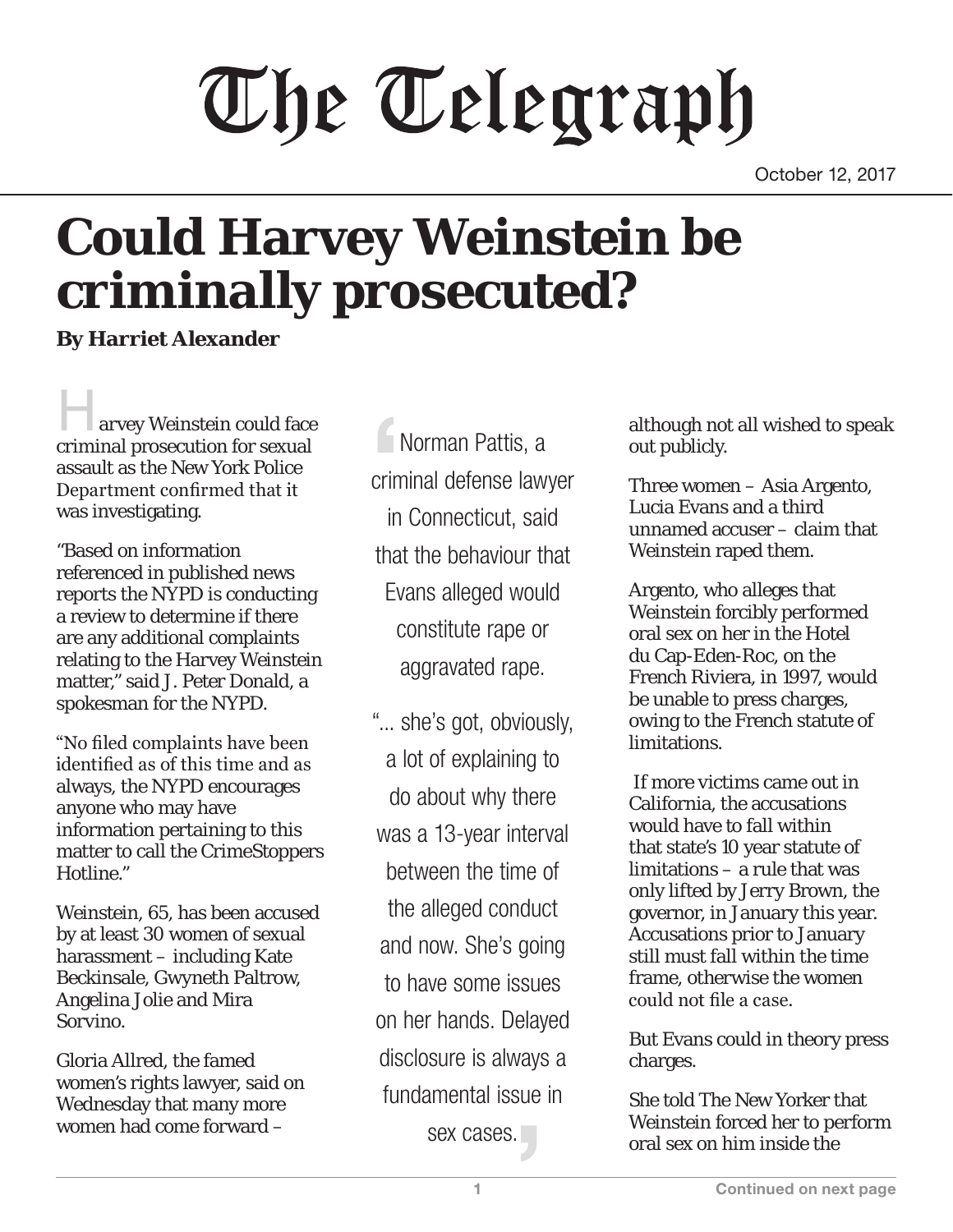## The Telegraph

Continued from previous page

Miramax offices in the Tribeca district of New York City, in 2004. New York state does not have a statute of limitations for rape claims, and so she in theory could seek a criminal prosecution.

It was unclear when or where the third incident, in which he "forced himself sexually" on a woman who worked for him, took place.

Yet prosecutors said it could be difficult to secure a conviction.

"It is very unlikely that a prosecutor would go forward on a case that's 13, 14 years old," said Manny Medrano, a Los Angeles-based criminal defence lawyer and former federal prosecutor.

He told The Wrap: "That's a very difficult case to prosecute due to the passage of time, especially when it may come down to a 'she-said, he said' scenario.

"The vast majority of prosecutors would not pursue the case."

Norman Pattis, a criminal defense lawyer in Connecticut, said that the behaviour that Evans alleged would constitute rape or aggravated rape.

"Arguably, the case can be brought," he told The Wrap.

"I say arguably because she's got, obviously, a lot of explaining to do about why there was a [13]-year interval between the

time of the alleged conduct and now. She's going to have some issues on her hands. Delayed disclosure is always a fundamental issue in sex cases."

David Shapiro, a San Diego lawyer, added: "She'd need to make a statement, at least, to law enforcement.

"They don't want to file a case they're not sure they're going to be able to win."

But he said prospects were slim.

"We're not going to have any DNA. The prosecution is going to have to answer what took this accuser so long to reveal these accusations. They're going to have to deal with what I'm sure is the best defence money can buy picking apart this accuser's accusations."

He added that jurors "want to see DNA, they want to see a confession, they want to see something."

In March 2015 an Italian-Filipina actress, Ambra Battilana Gutierrez, secured an audio recording of Weinstein admitting groping her. But prosecutors in New York decided not to proceed with the case.

"If we could have prosecuted Harvey Weinstein for the conduct that occurred in 2015, we would have," said Karen Friedman-Agnifilo, chief assistant district attorney, in a statement defending the decision.

She said the recorded meeting between Gutierrez and Weinstein, as well as a controlled call between the two the night before, were made "without our knowledge or input."

"The seasoned prosecutors in our Sex Crimes Unit were not afforded the opportunity before the meeting to counsel investigators on what was necessary to capture in order to prove a misdemeanor sex crime," she said.

"While the recording is horrifying to listen to, what emerged from the audio was insufficient to prove a crime under New York law, which requires prosecutors to establish criminal intent."

Lawyers do agree, however, that Weinstein could be faced with a slew of civil suits.

"The potential liability is significant," said Ann Fromholz, a Pasadena lawyer who has handled sexual harassment cases.

Under California law, The Weinstein Company could be liable for Weinstein's alleged actions, according to Doug Silverstein, a lawyer who specialises in employment and discrimination.

"They are on the hook just like him," he told The Los Angeles Times.

Employees of The Weinstein